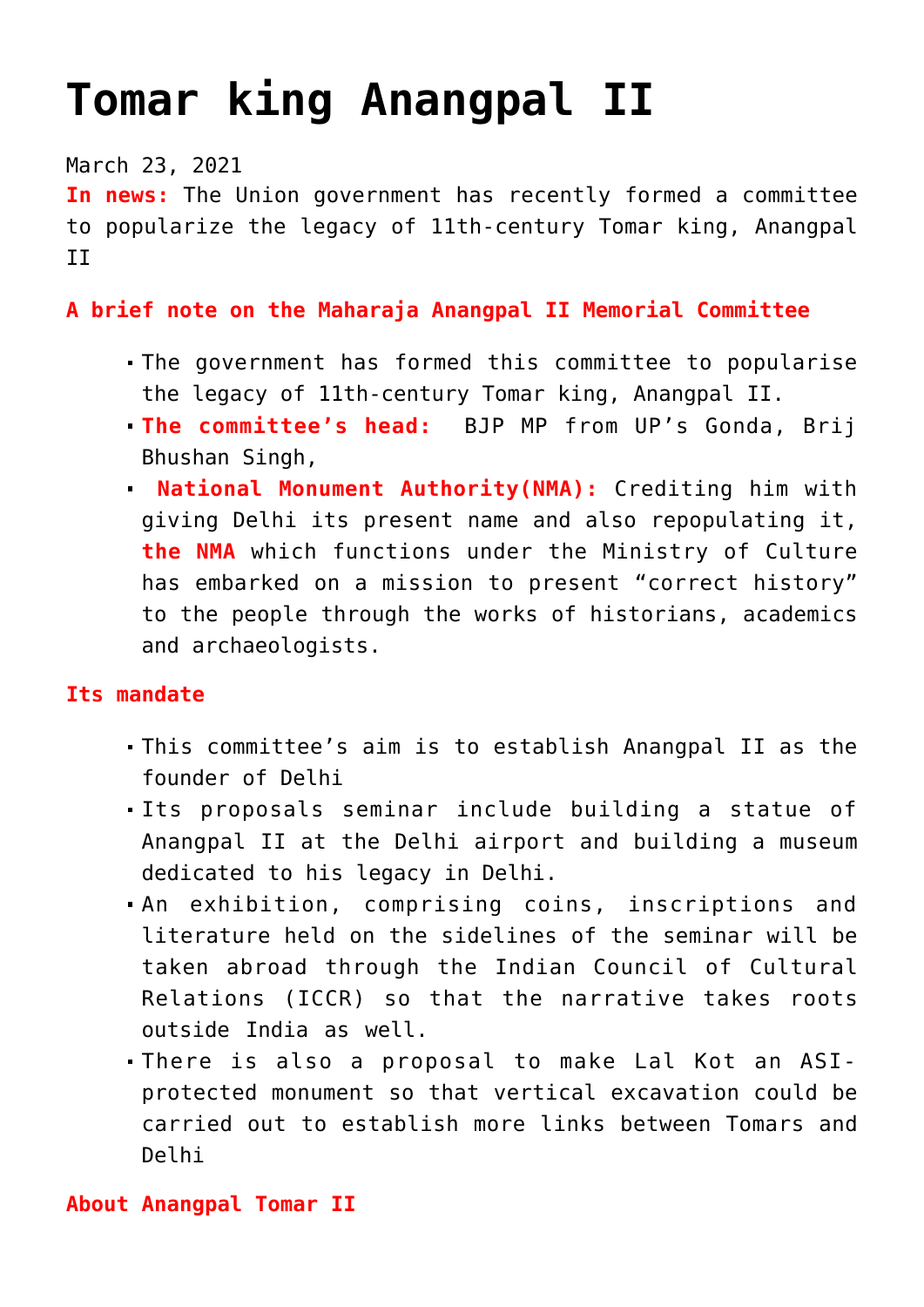- He belonged to the Tomar dynasty that ruled parts of present-day Delhi and Haryana between the 8th and 12th centuries.
- During his time only that the capital city of Tomar dynasty was changed from Anangpur (near Faridabad) capital during the reign of Anangpal I to Dhillikapuri (Delhi)
- He was succeeded by his grandson Prithviraj Chauhan, who was defeated by the Ghurid forces in the Battle of Tarain (present-day Haryana) after which the Delhi Sultanate was established in 1192.

#### **Anangpal Tomar II connection with the Delhi**

## **Following are the historical evidences regarding his connections with the city of Delhi:**

- He is is credited to have established and populated Delhi during his reign in the 11th century
- According to former joint director-general of the Archaeological Survey of India (ASI), who lead excavations between 1992 and 1995 at Lal Kot and Anang Tal (in south Delhi), Anangpal II was instrumental in populating Indraprastha and giving it its present name, Delhi.
- The former joint director of ASI also adds that the region was in ruins when he ascended the throne in the 11th century, it was he who built Lal Kot fort and Anangtal Baoli
- Even the chairman of NMA stated "we discovered that Anangpal II was the founder of Dhillika Puri, which eventually became Delhi."
- Popular medieval historian Professor KA Nizami's Urdu book, Ehd-e-Wusta ki Dilli, translated in English as Delhi in Historical Perspectives, looks at Delhi across six centuries (from 1300 to 1800). Tracing the antecedents of Delhi, Nizami refers to Persian annals that describe it as "Inderpat".